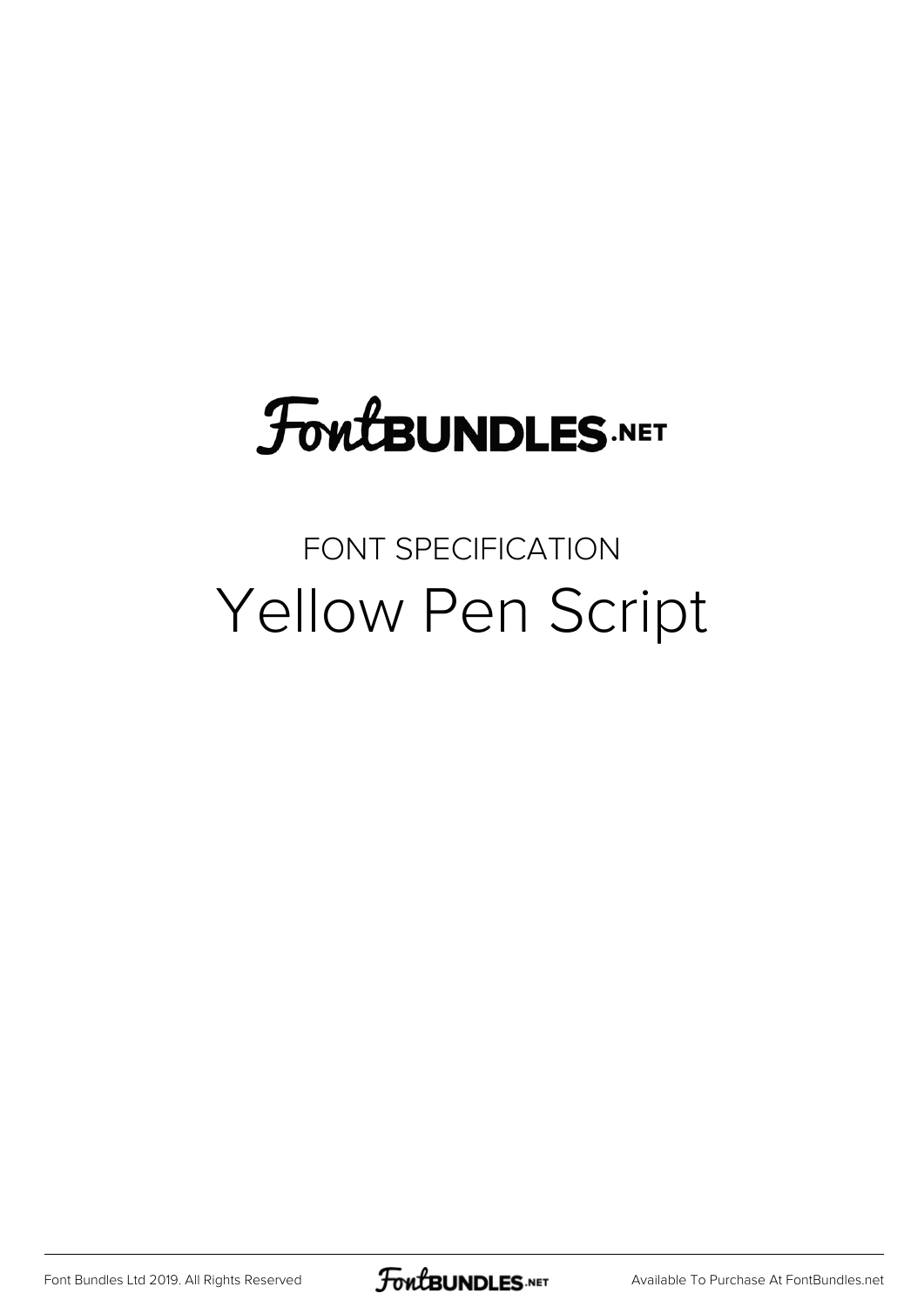Yellow Pen Night in Kansas - Regular

**Uppercase Characters** 

# ABCDEFGHIJKLMNOPQRS TUVWXY7

Lowercase Characters

# abcdef $9$ hijklmnopqrSTuvw  $x \cup Z$

**Numbers** 

## 0123456789

Punctuation and Symbols



All Other Glyphs

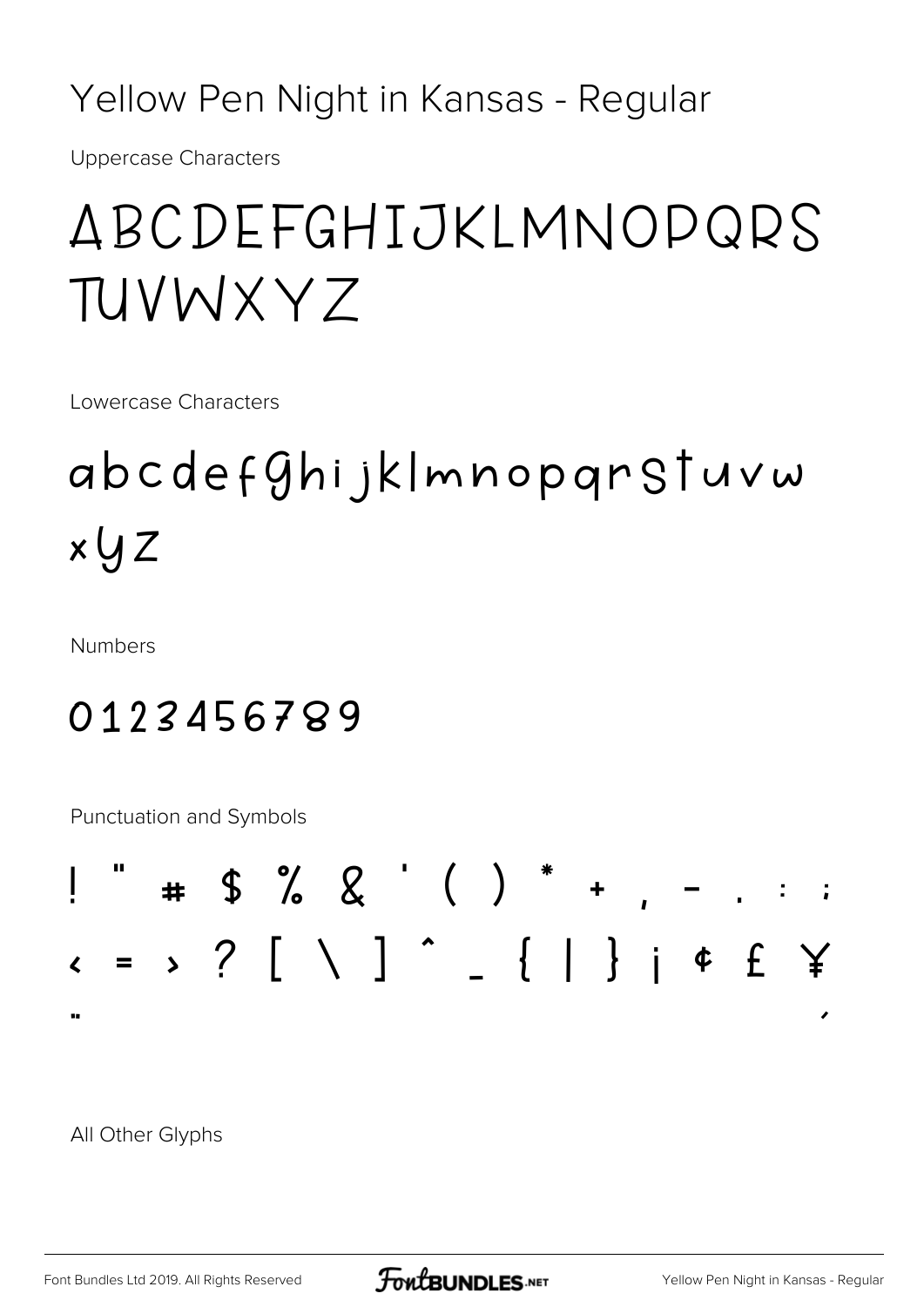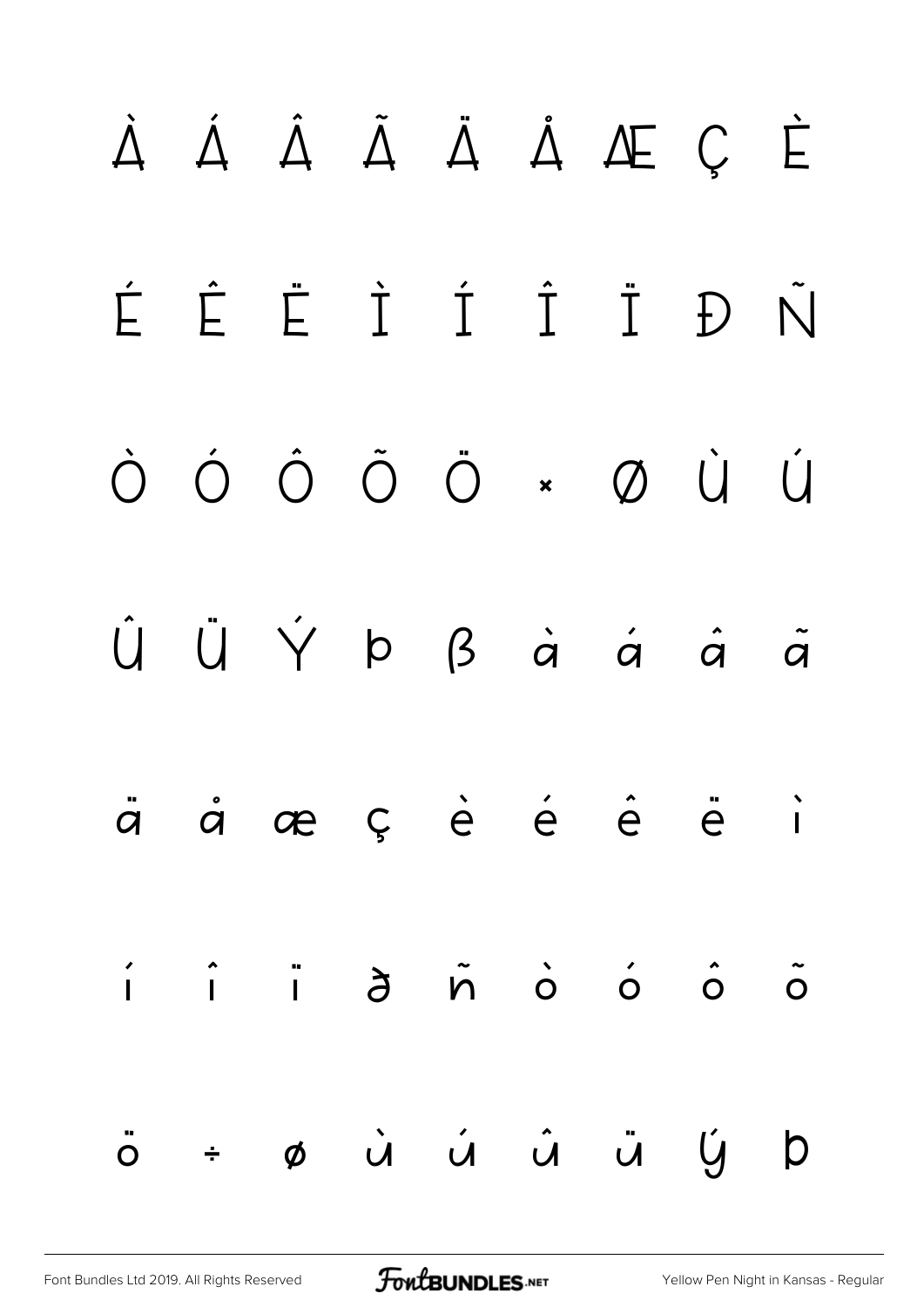## **U** Œ œ Ÿ  $\lambda$  $\bullet$  $\blacksquare$  $\mathbf{u}$  $\mathbf{u}$  $\epsilon$  aa as bb dd ee hh mm nn oo pp Ss # uu || ff

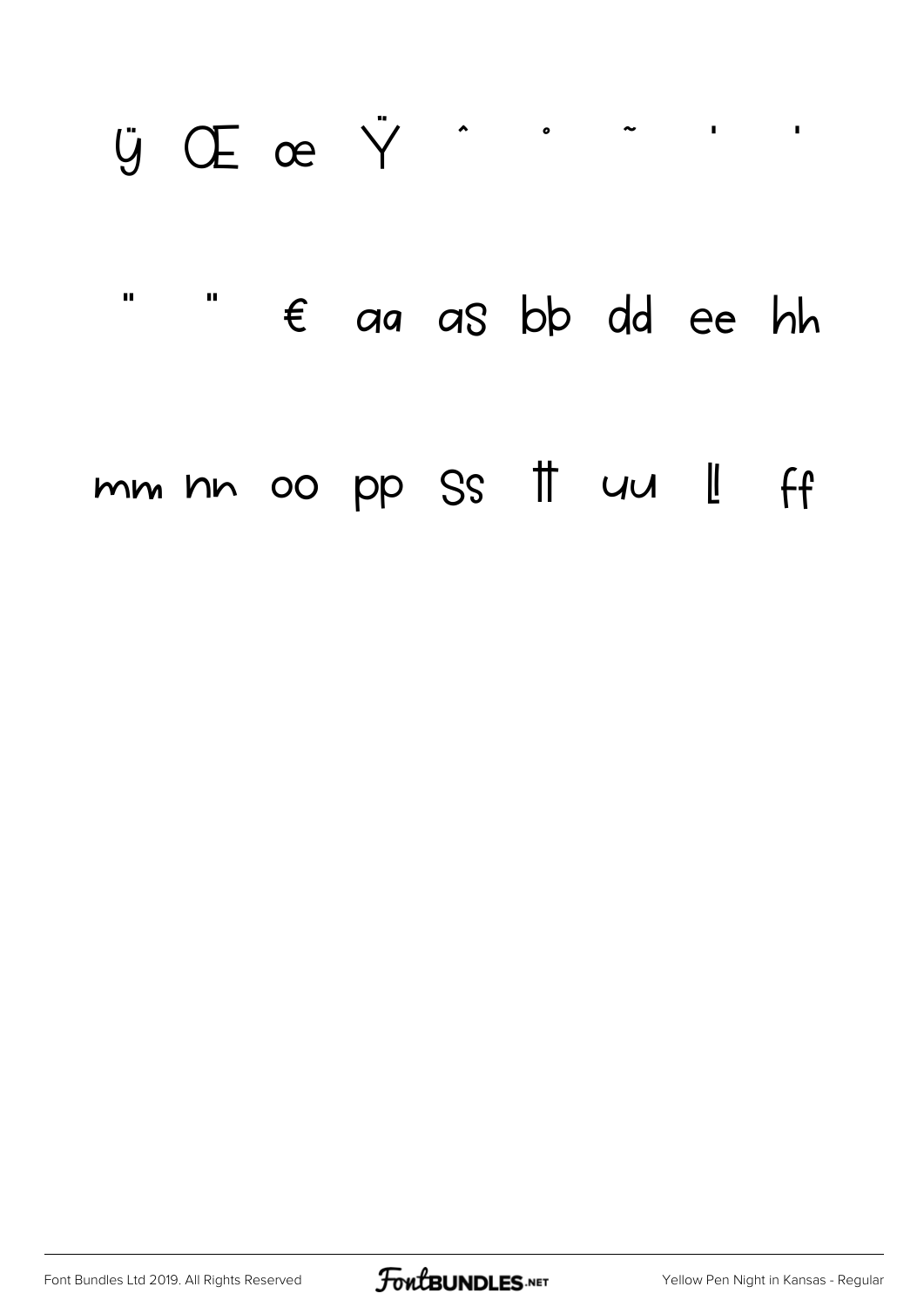#### Yellow Pen - Regular

**Uppercase Characters** 

ABODQFGHIJRIMMOD

QRSTUNWRUL

Lowercase Characters

abodefghijklmnopqngtuvmxyz

**Numbers** 

0123456789

Punctuation and Symbols

 $1''$  # \$ % & ' ( ) \* . . . .  $12.5 < 25.5$  $\int$  $\mathcal{Y}$ 

All Other Glyphs

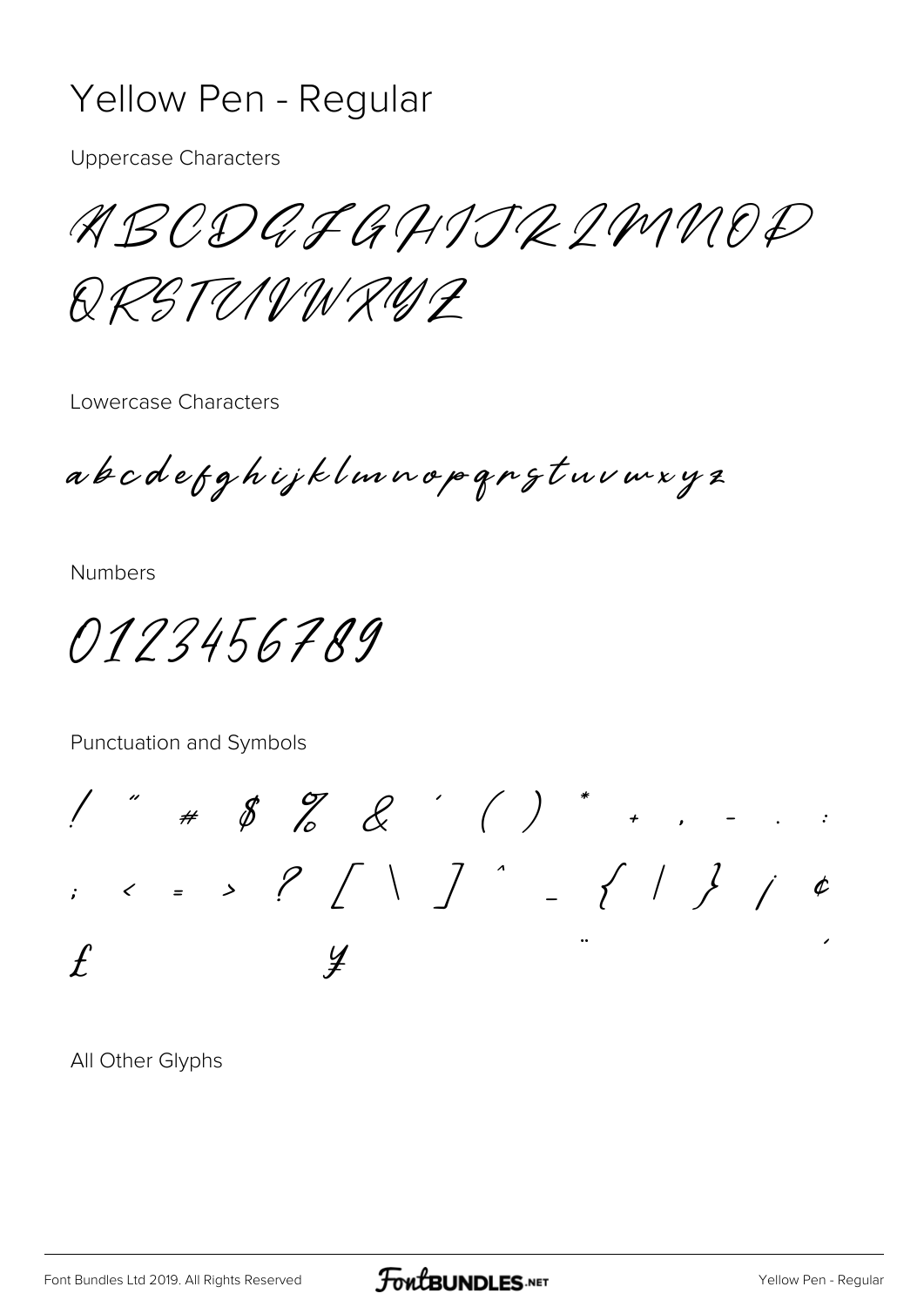À Á Â Ã Ä Å Æ Ç È  $\hat{Q}$   $\hat{Q}$   $\hat{Q}$   $\hat{J}$   $\hat{J}$   $\hat{J}$   $\hat{J}$   $\hat{Q}$   $\hat{V}$ Ò Ó Ô Õ Ö × Ø Ù Ú  $\hat{\mathscr{U}}$   $\hat{\mathscr{U}}$   $\hat{\mathscr{U}}$   $\hat{\mathscr{U}}$   $\hat{\mathscr{U}}$   $\hat{\mathscr{U}}$   $\hat{\mathscr{U}}$   $\hat{\mathscr{U}}$   $\hat{\mathscr{U}}$   $\hat{\mathscr{U}}$   $\hat{\mathscr{U}}$ å æ ç è é ê ë ì í  $\hat{\nu}$   $\ddot{\nu}$   $\dot{\sigma}$   $\dot{\sigma}$   $\dot{\sigma}$   $\ddot{\sigma}$   $\ddot{\sigma}$ ÷ ø ù ú û ü ý ÿ Œ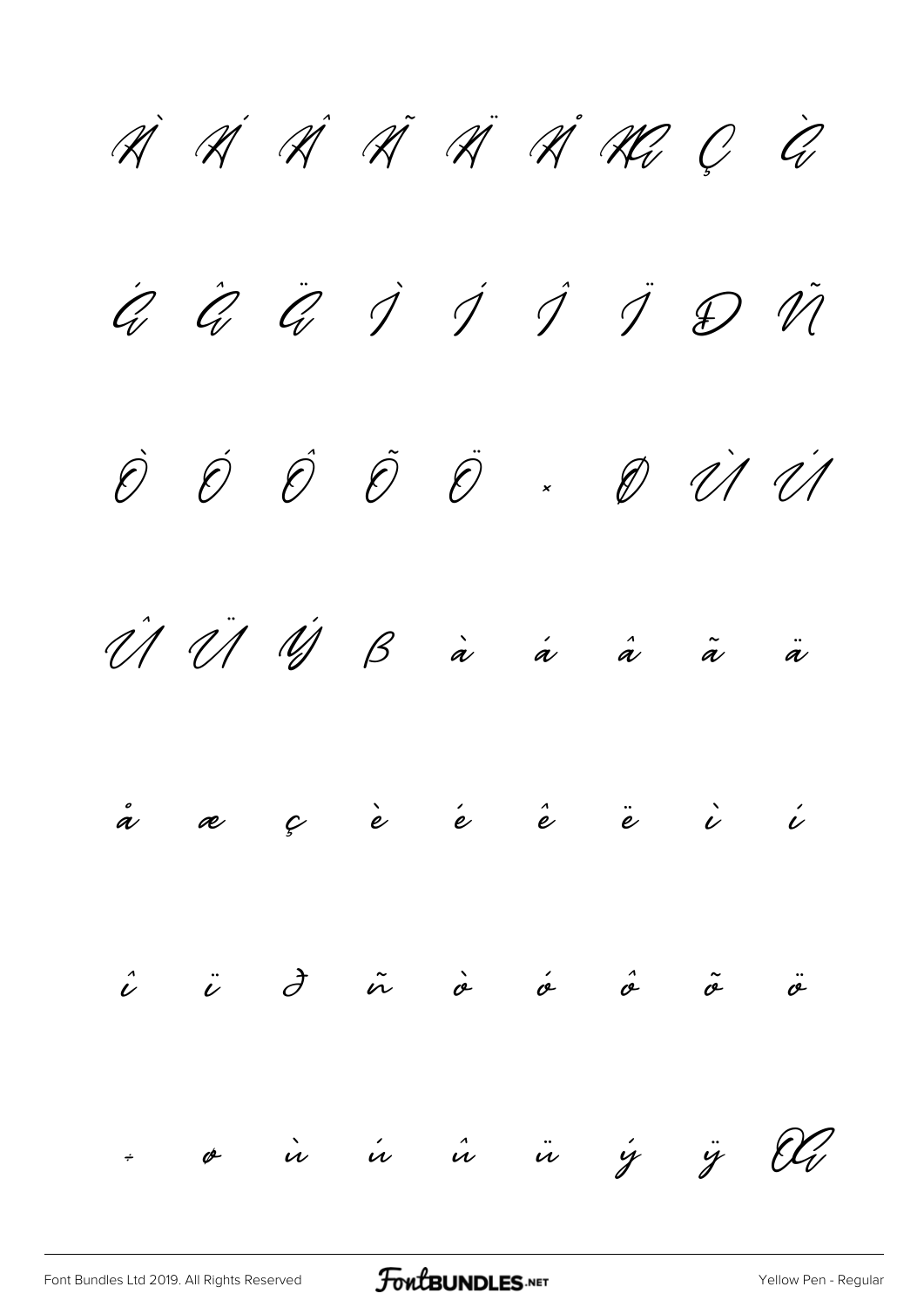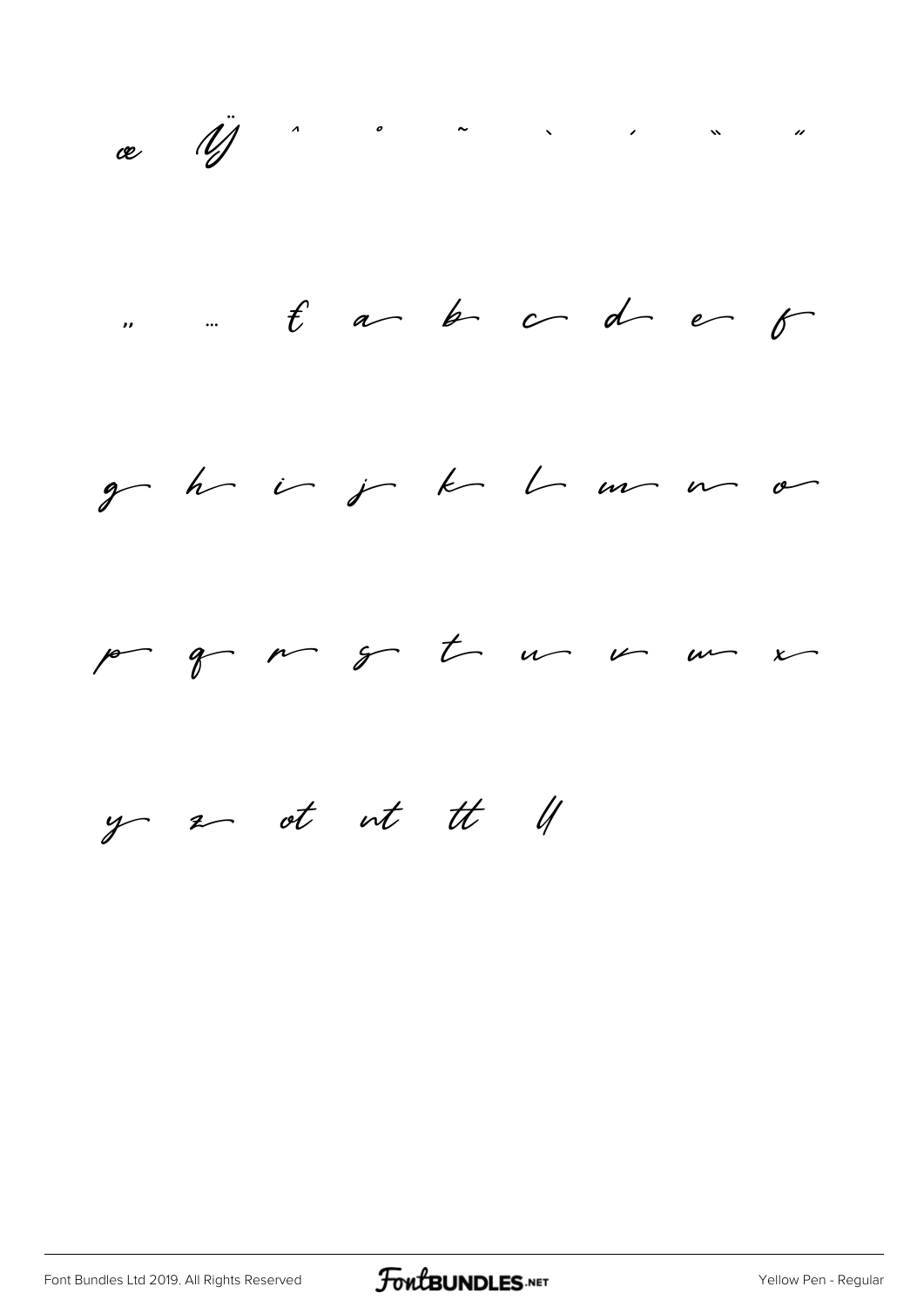### Yellow Pen Night in Kansas Bold Bd -Regular

Uppercase Characters

# ABCDEFGHIJKLMNOPQRS TUVWXYZ

Lowercase Characters

## abcdefghijk|mnopgrSTuvw  $x \cup Z$

**Numbers** 

## 0123456789

Punctuation and Symbols



**FOWLBUNDLES.NET**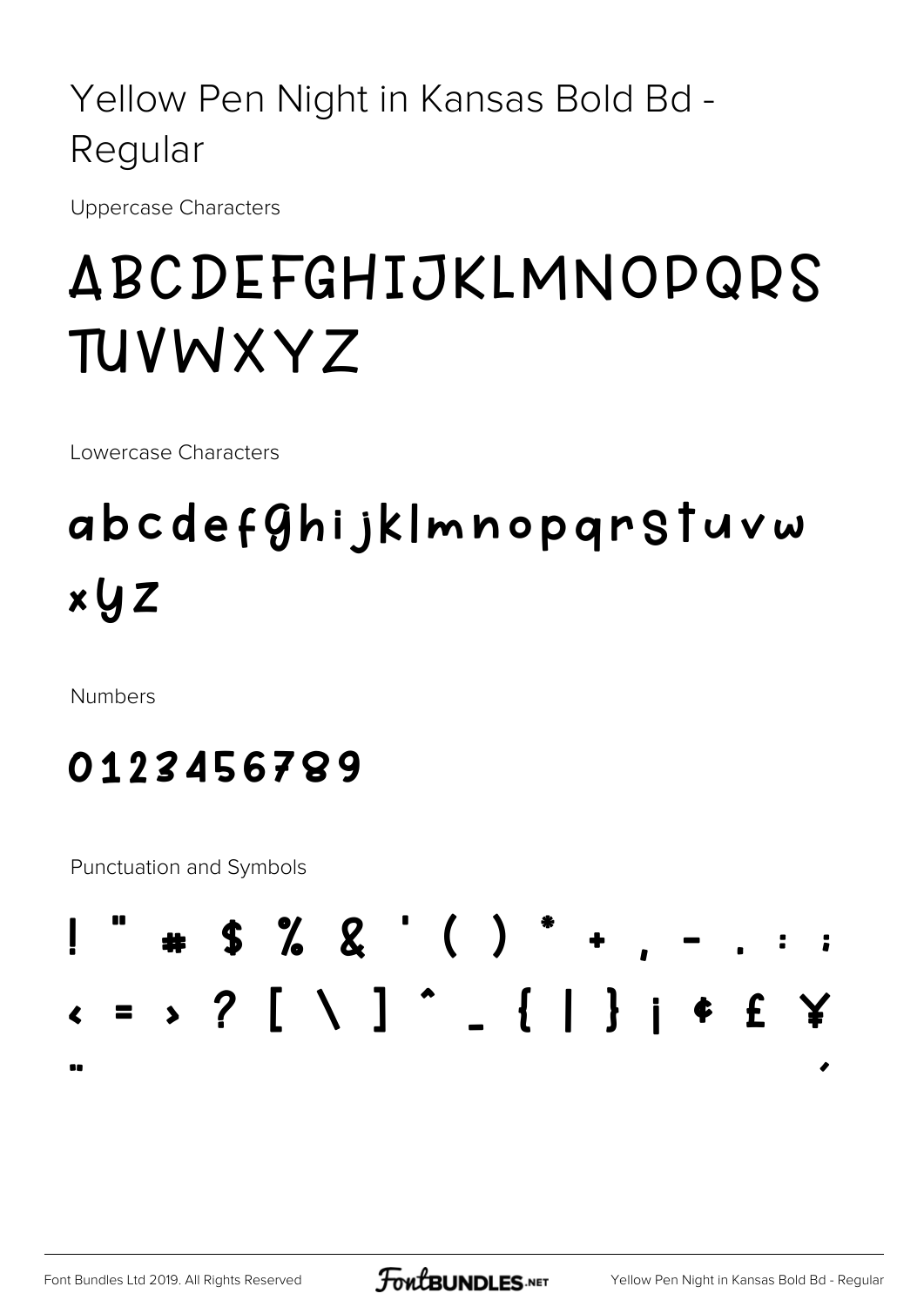All Other Glyphs

# **À Á Â Ã Ä Å Æ Ç È É Ê Ë Ì Í Î Ï Ð Ñ Ò Ó Ô Õ Ö × Ø Ù Ú Û Ü Ý Þ ß à á â ã ä å æ ç è é ê ë ì í î ï ð ñ ò ó ô õ**